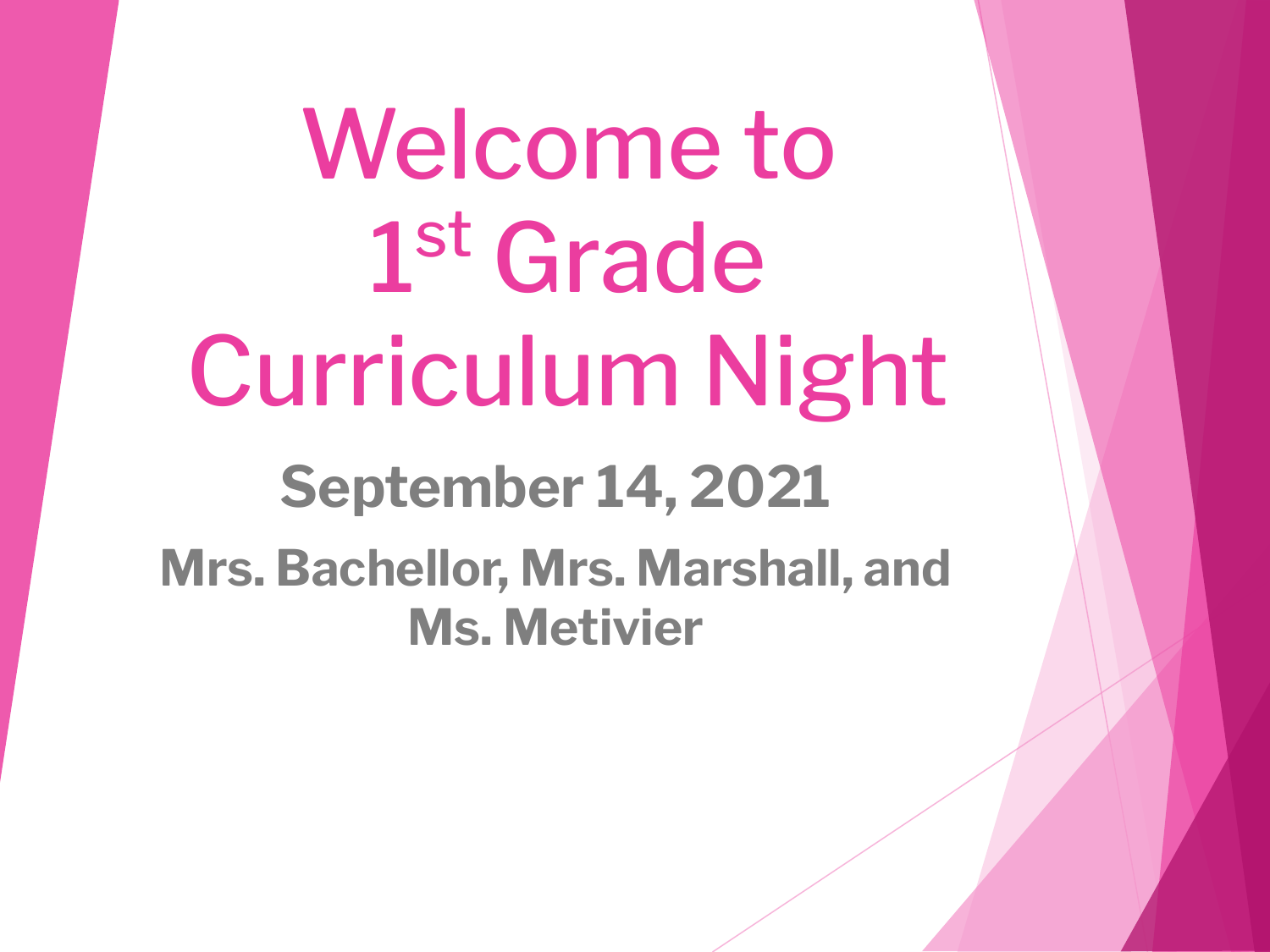### First . . . The Top 10 FAQ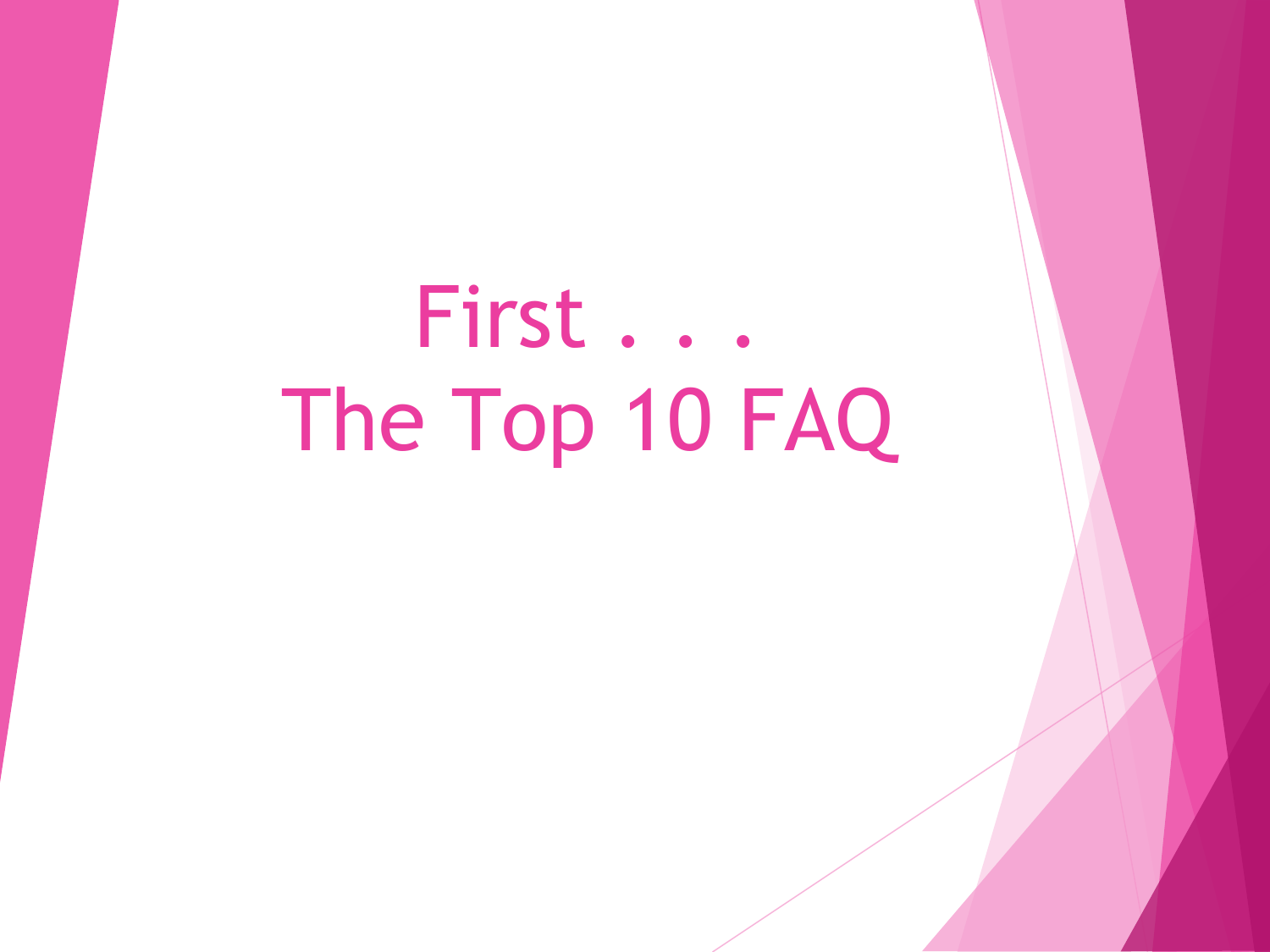# 10. Breakfast and Snacks

- **•Breakfast served at 7:30 am. Students must be finished eating and in the classroom by 7:45 am.**
- **•Daily "Working" Snack**
- **•Healthy Dry Snacks**
- **•Peanut/Nut Allergy Aware Choices (If Applicable) •Water Bottles**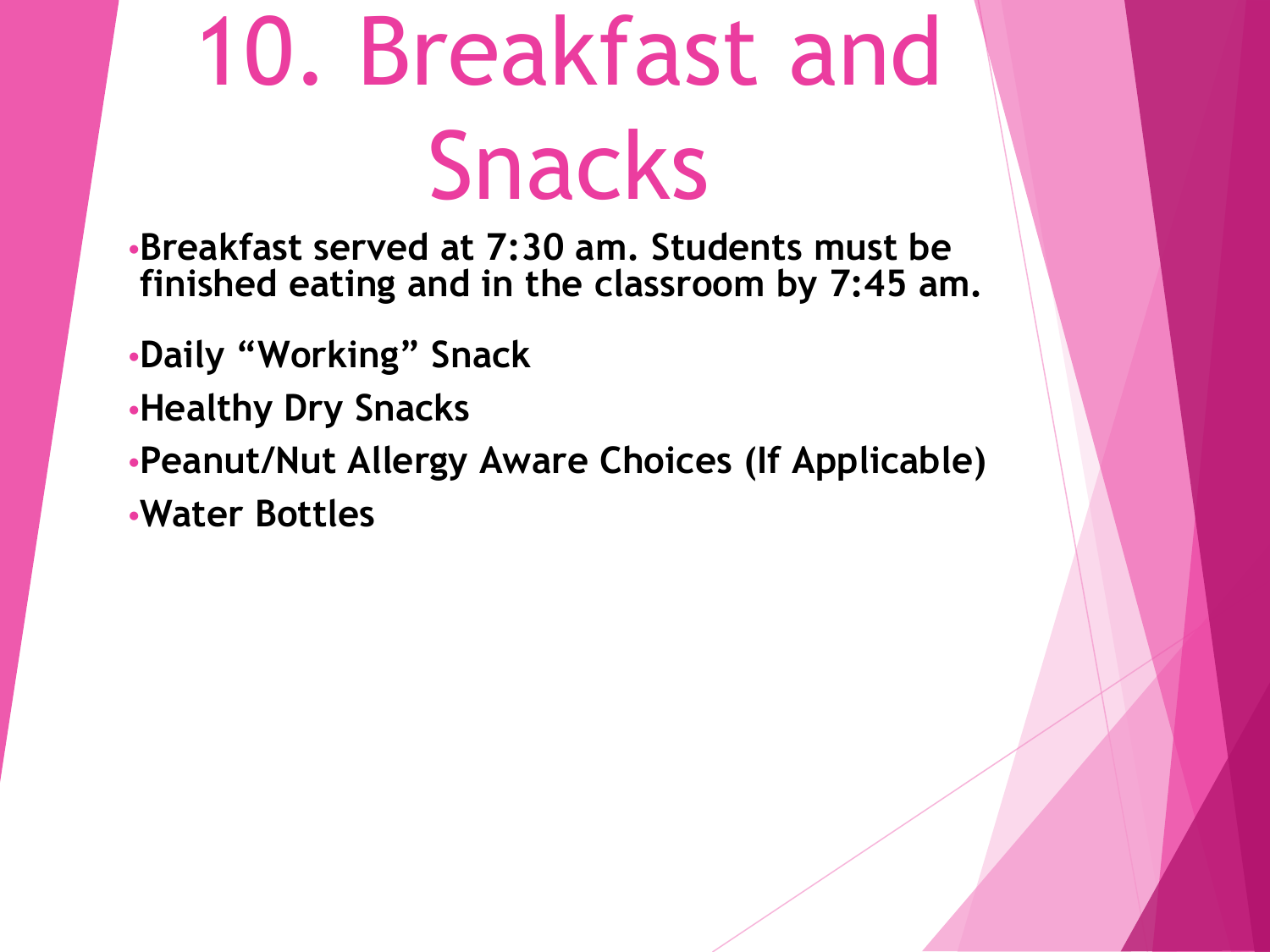# 9. Birthdays

- **• Recognized in the Classroom/School**
- **• Invitations for each student should be mailed.**
- **• Goody Bags are welcome but not necessary. No food items, please!**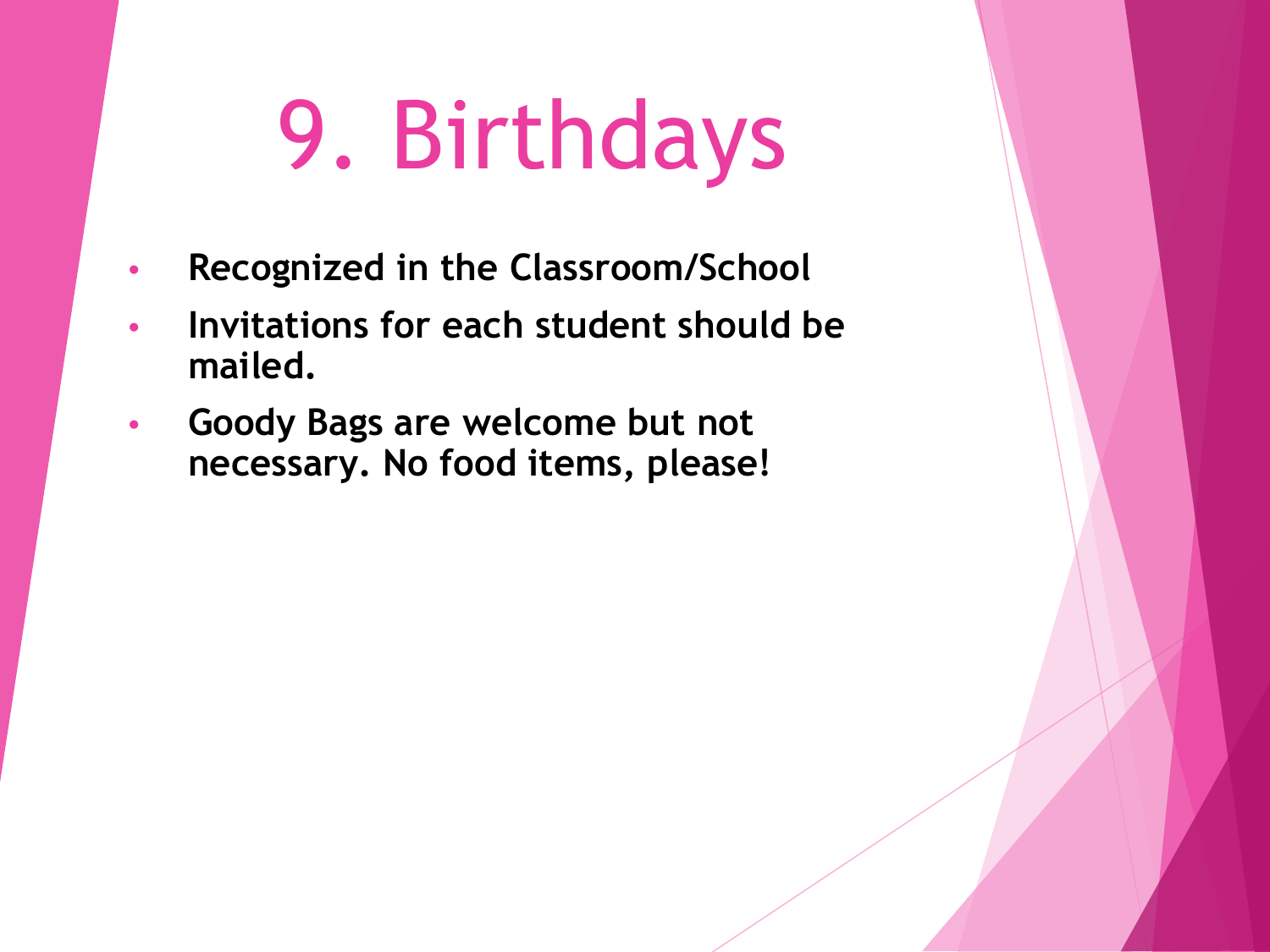# 8. Daily Binder

- **• Binder Contents Please Empty Daily**
- **• Communication Chart Initial if there is a message.**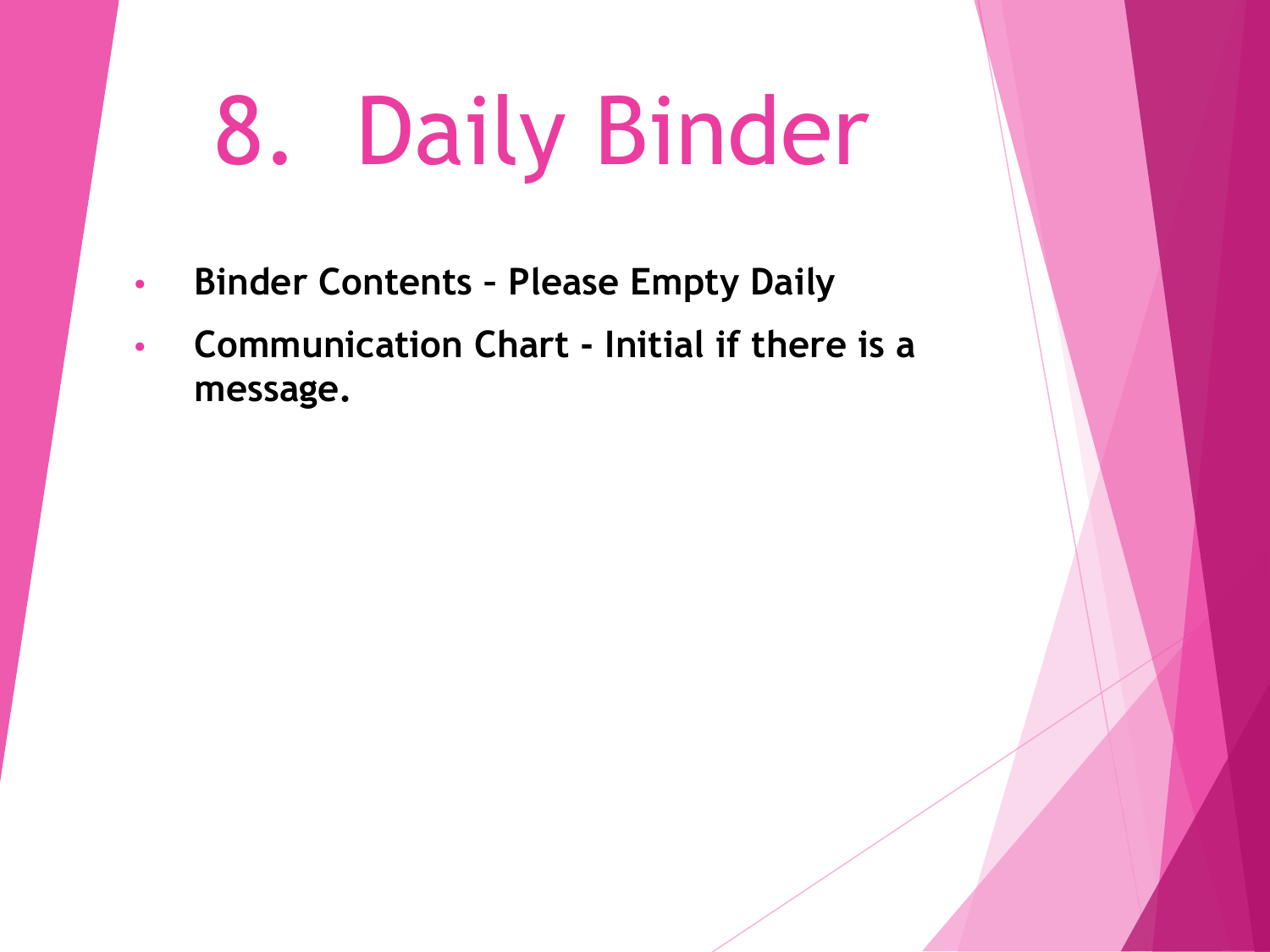#### 7. Attendance

- **•Absences Call the office or put in Skyward.**
- **•Send in written note within three days.**
- **•Late arrivals will need to stop at the Office for a Tardy Slip.**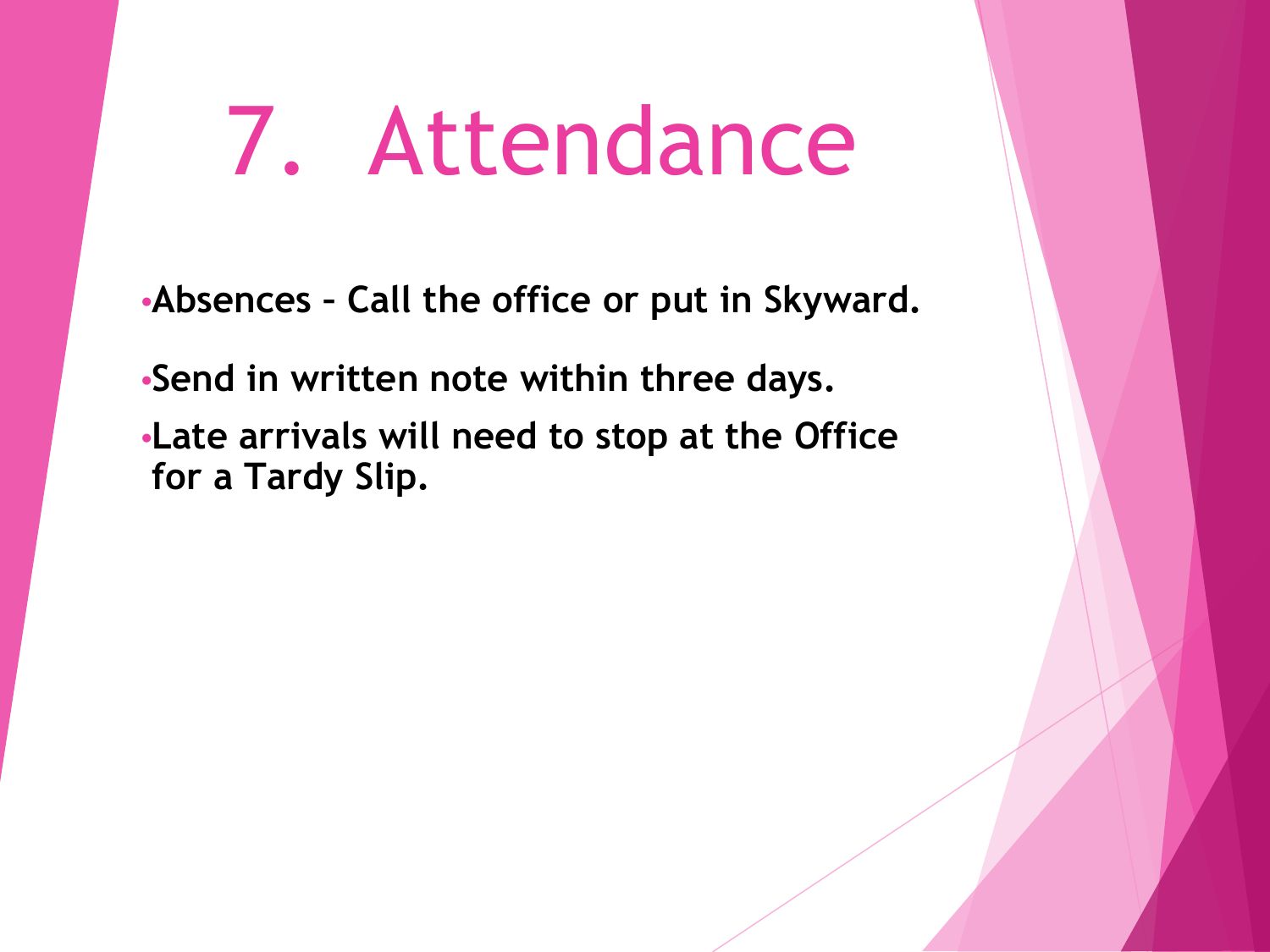## 6. Arrival/Dismissal

- **• Areas Door 11 for First Grade**
- **• Changes Email Before Noon and Contact Office**
- **• Rainy Days If lightning, dismissal will be delayed until it is safe for students to exit the building. Please be patient as staff calls students to load!**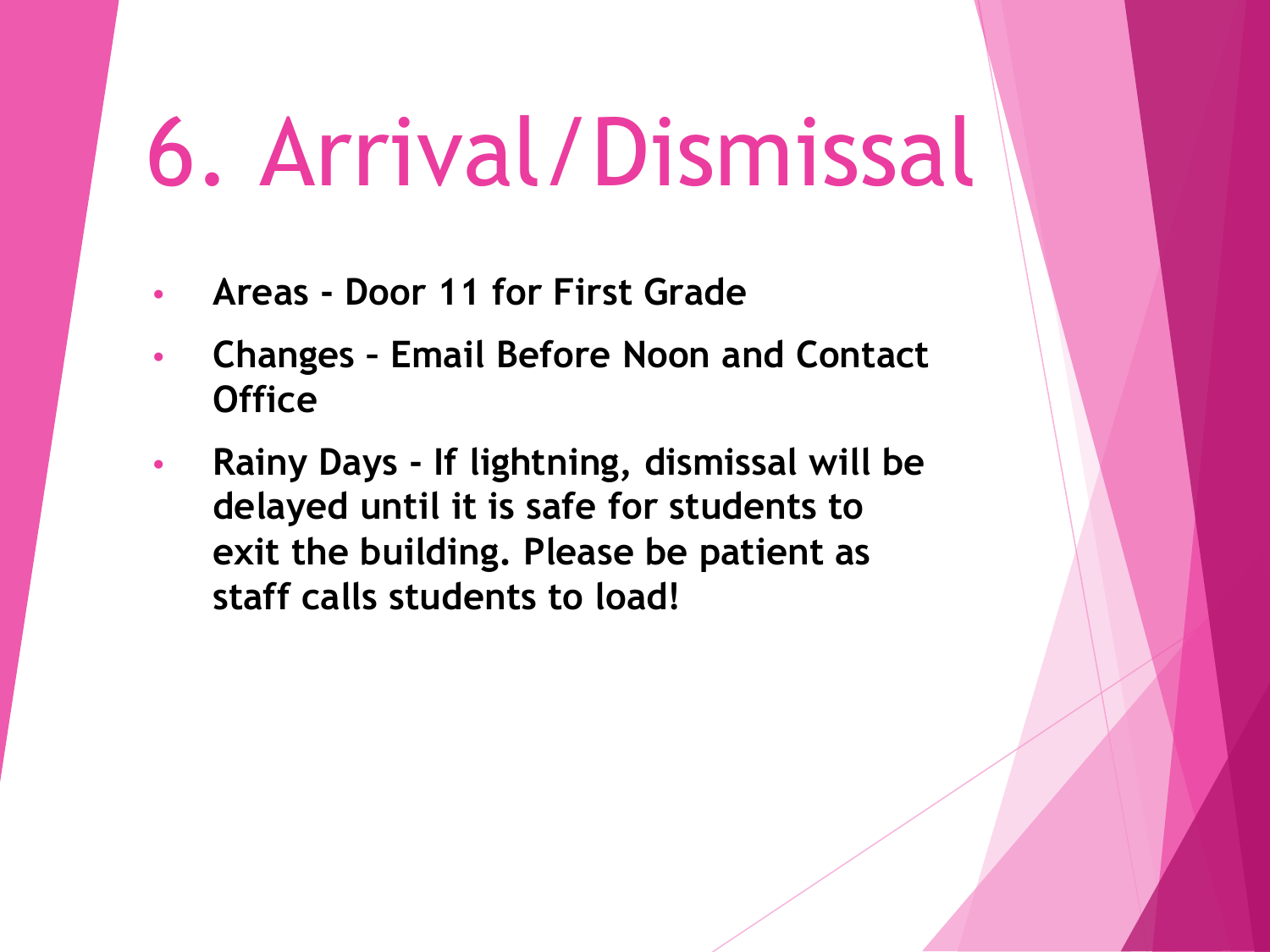### 5. Volunteers

- **• Must have current Background Check!**
- **• Needs vary throughout the year.**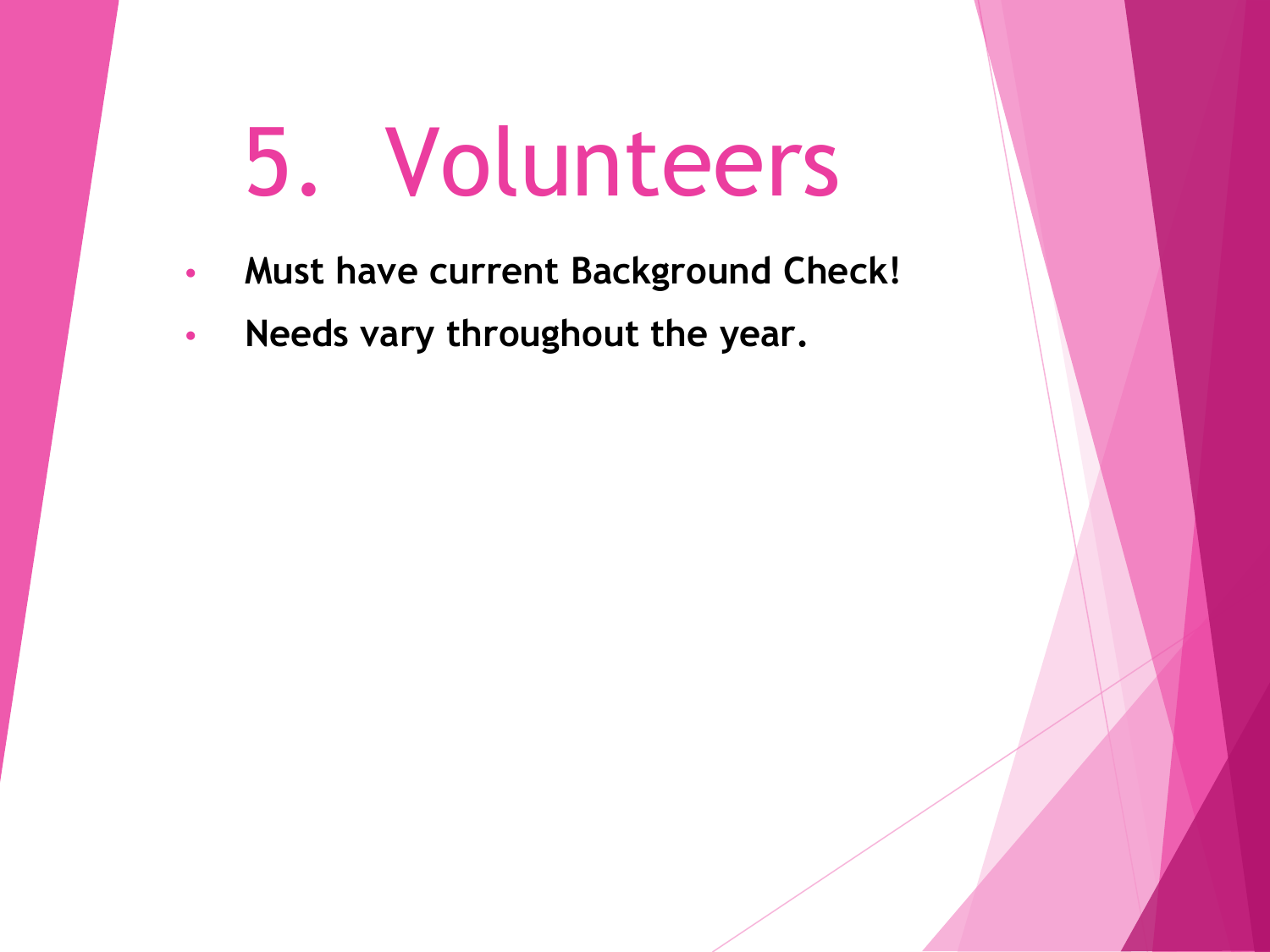#### 4. Homework

- **• Expectations Read Nightly**
- **• Begins the 2nd Nine Weeks**
- **• Homework Envelopes go home on Mondays and are due on Fridays.**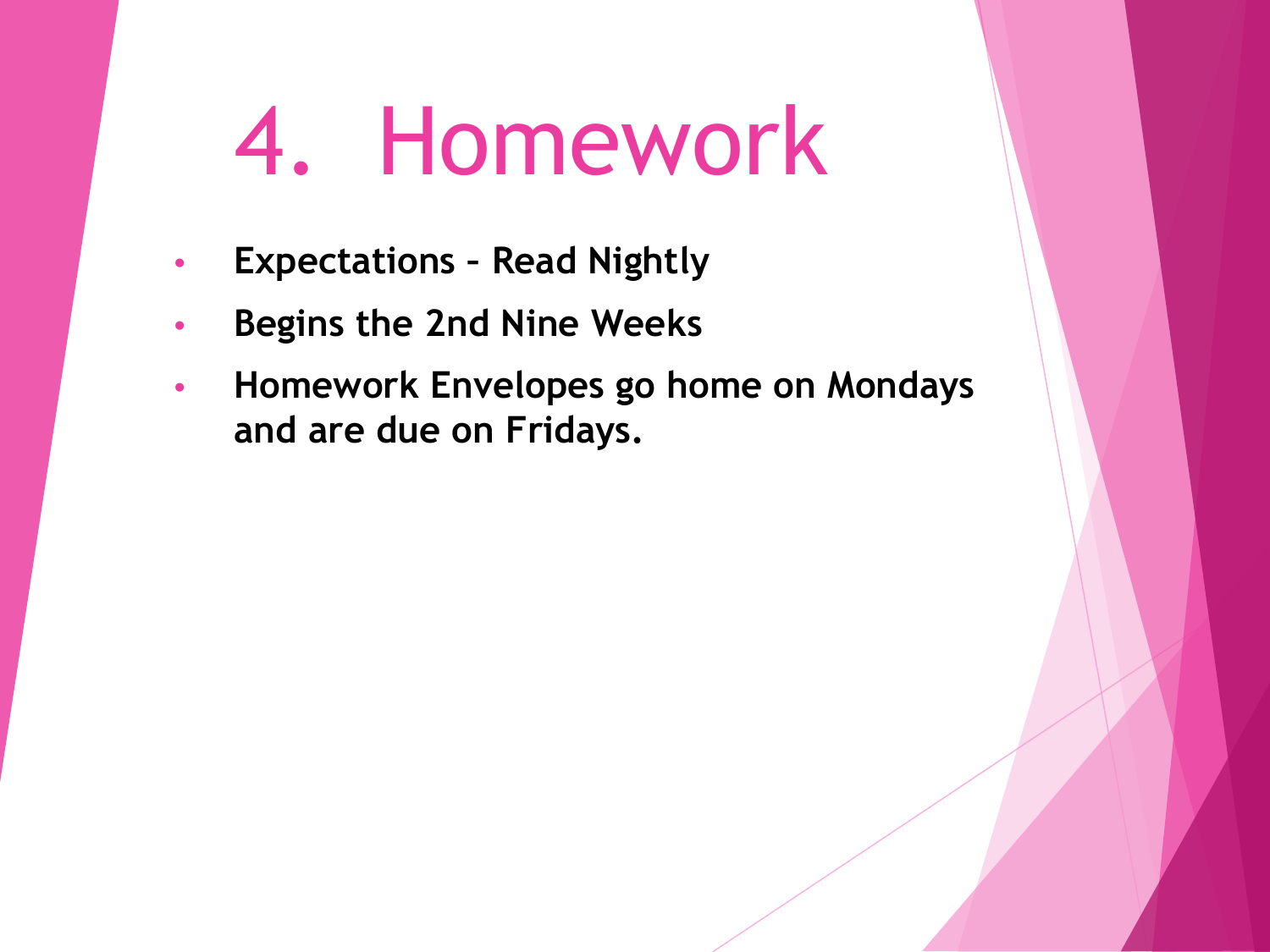## 3. Field Trips

- **• Criteria for Choosing Field Trips**
- **• Up to 2 Trips**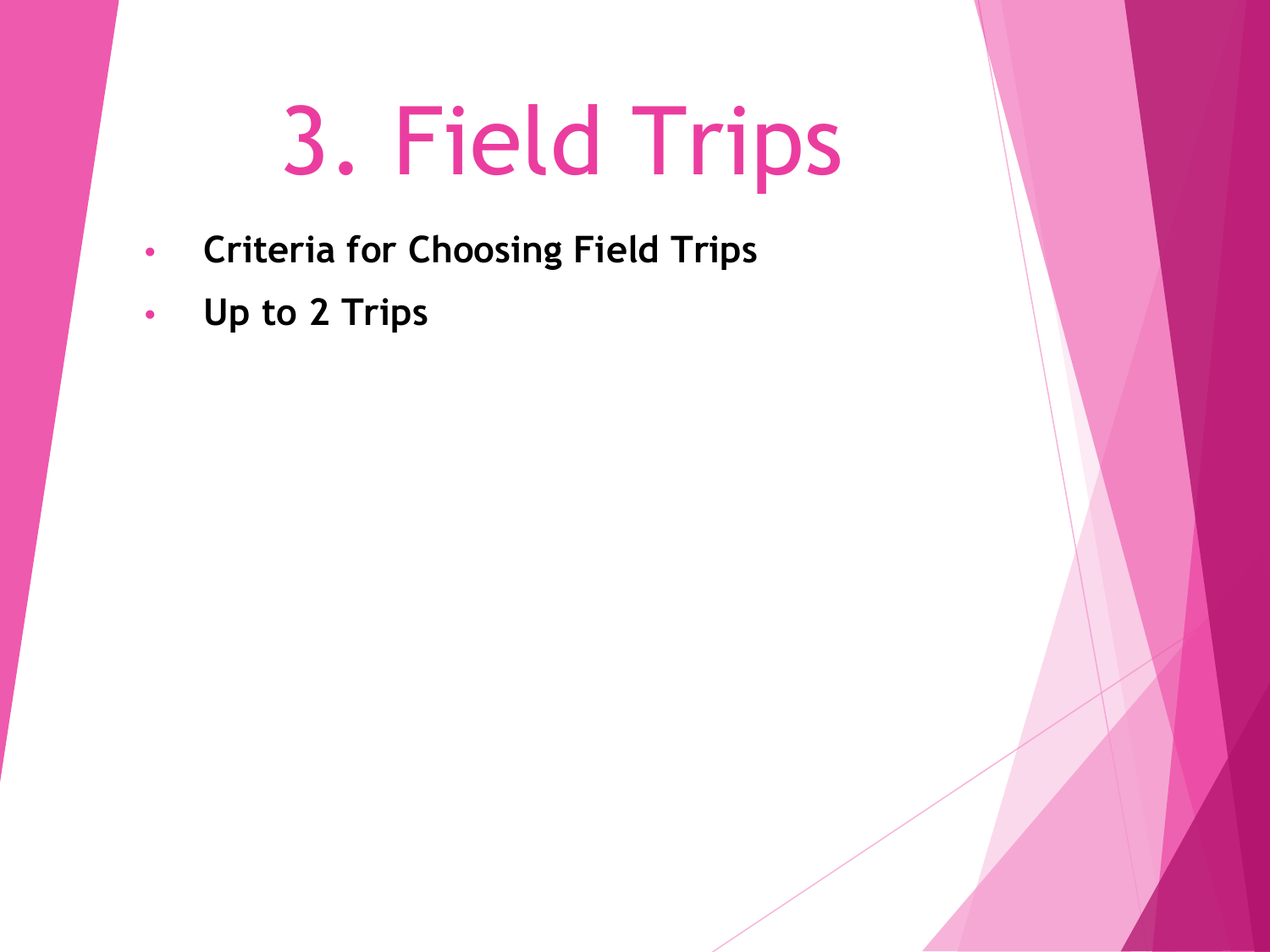# 2. Report Cards/Assessment

- **• Nine Weeks Report Card Schedule**
- **• Grading Scales 1-4 (Most students will be in 2-3 range.)**
- **• Reading Levels (Based on DRA)**
- **• mCLASS Reading and MAP 3 Times Per Year**
- **• Amplify and Dreambox provide teachers with comprehensive reports and have differentiated instruction and practice for students**.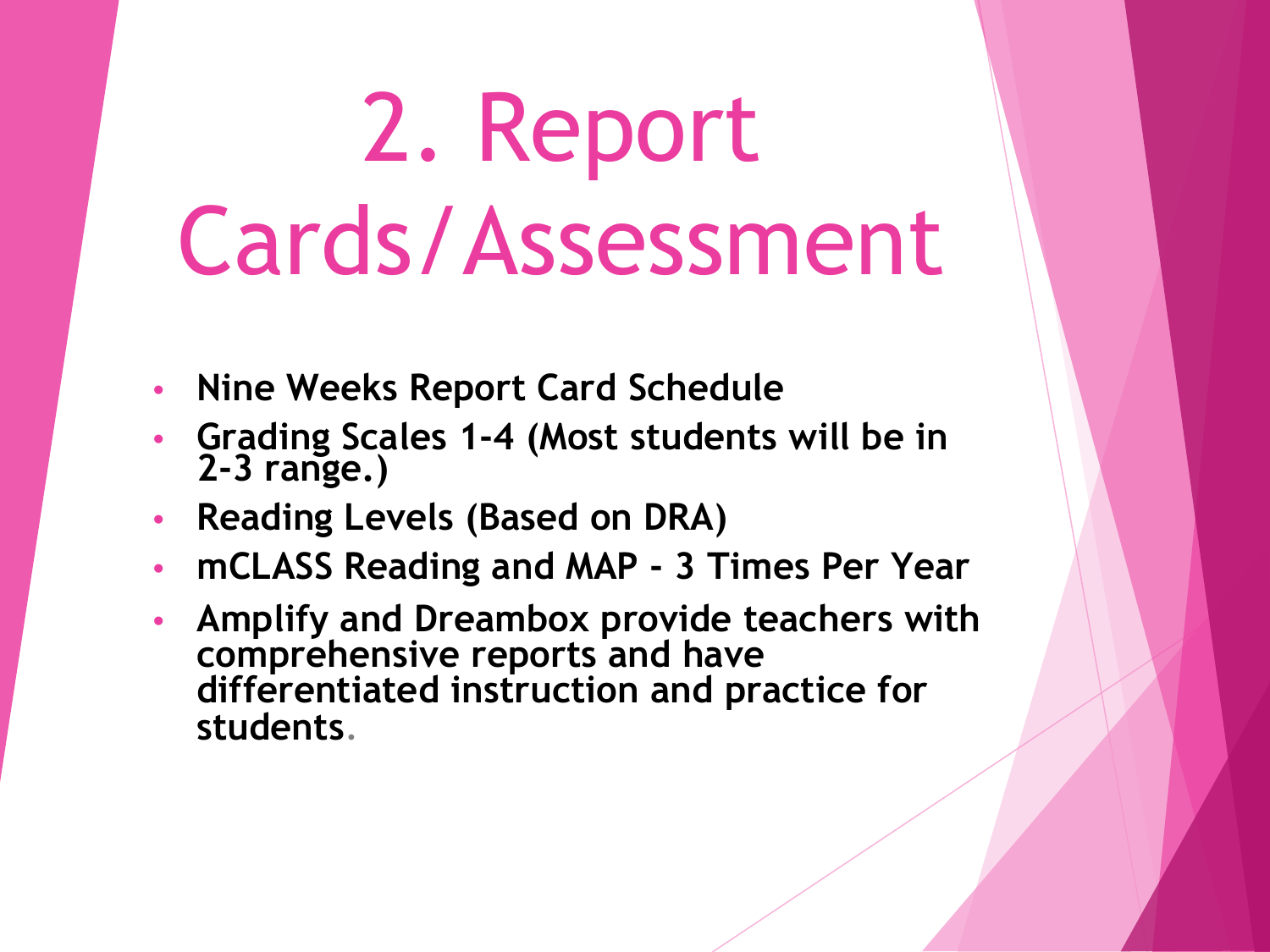## 1. Conferences

**• Parent/Teacher Conference Day will be held on Monday, October 25, 2021. (There will be no school that day!)**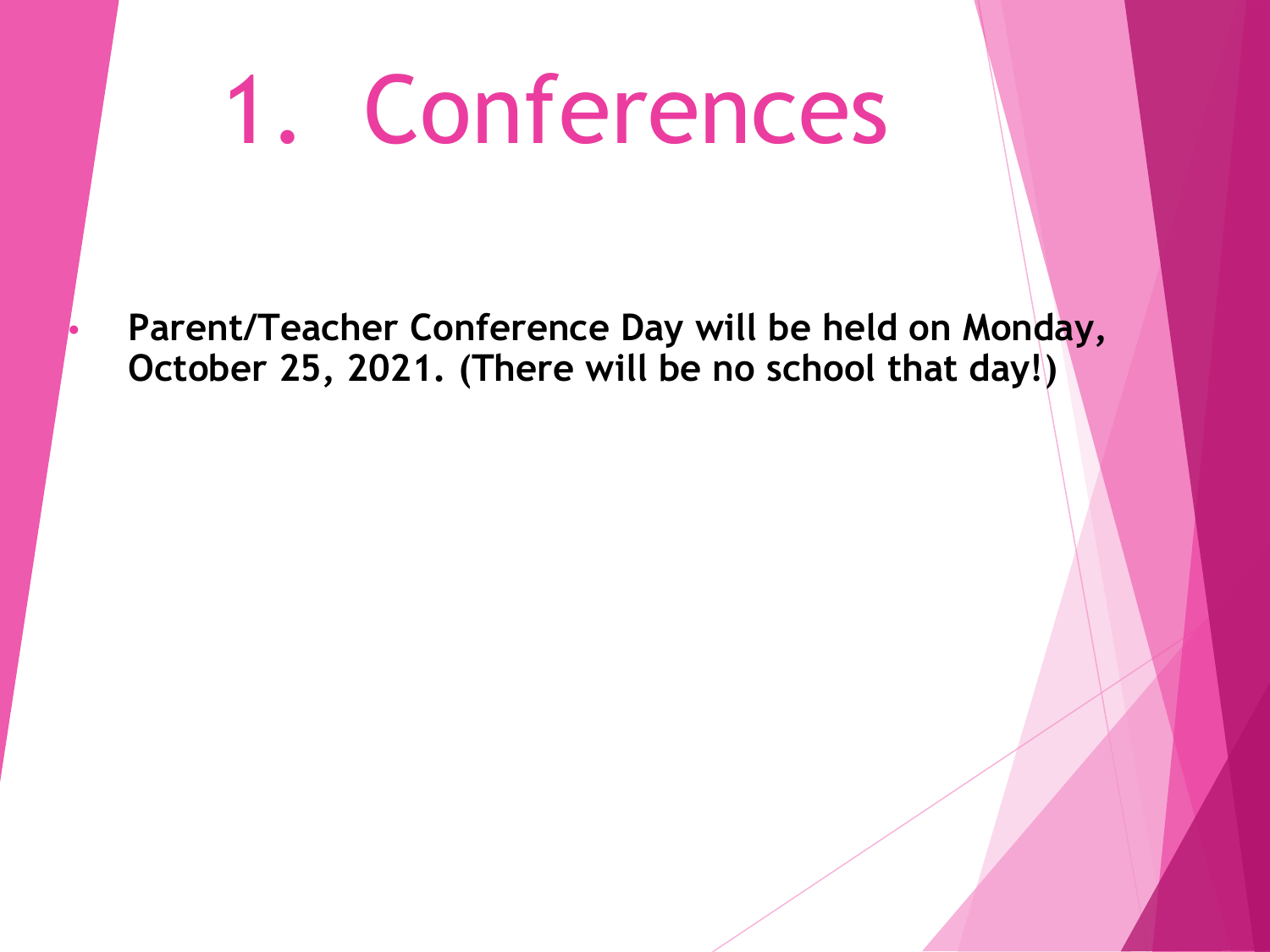#### Math

- **• Foster Mathematical Thinking Number Talks, Problem Solving**
- **• Differentiation in small groups during Math class and All-Star Time (Intervention and Enrichment).**
- **• Math Workshop Format Mini-Lessons and Math Centers (Independent Practice, Partner Work, Teacher Table)**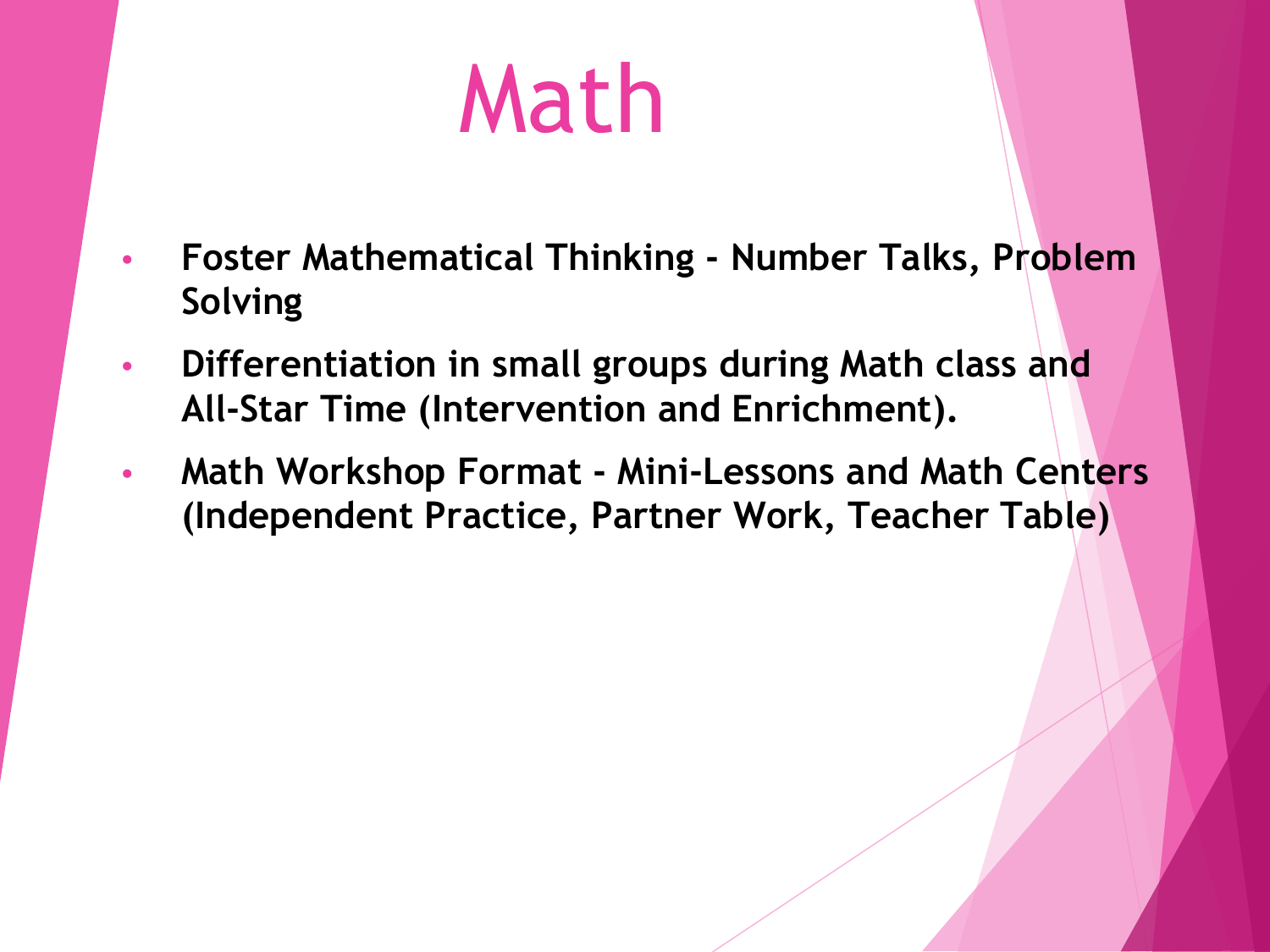# Reading

- **• Decoding, Comprehension, Vocabulary, Fluency**
- **• Phonemic Awareness Foundational Reading Skills Practiced Daily**
- **• Reading at Home Please read each night with your child!**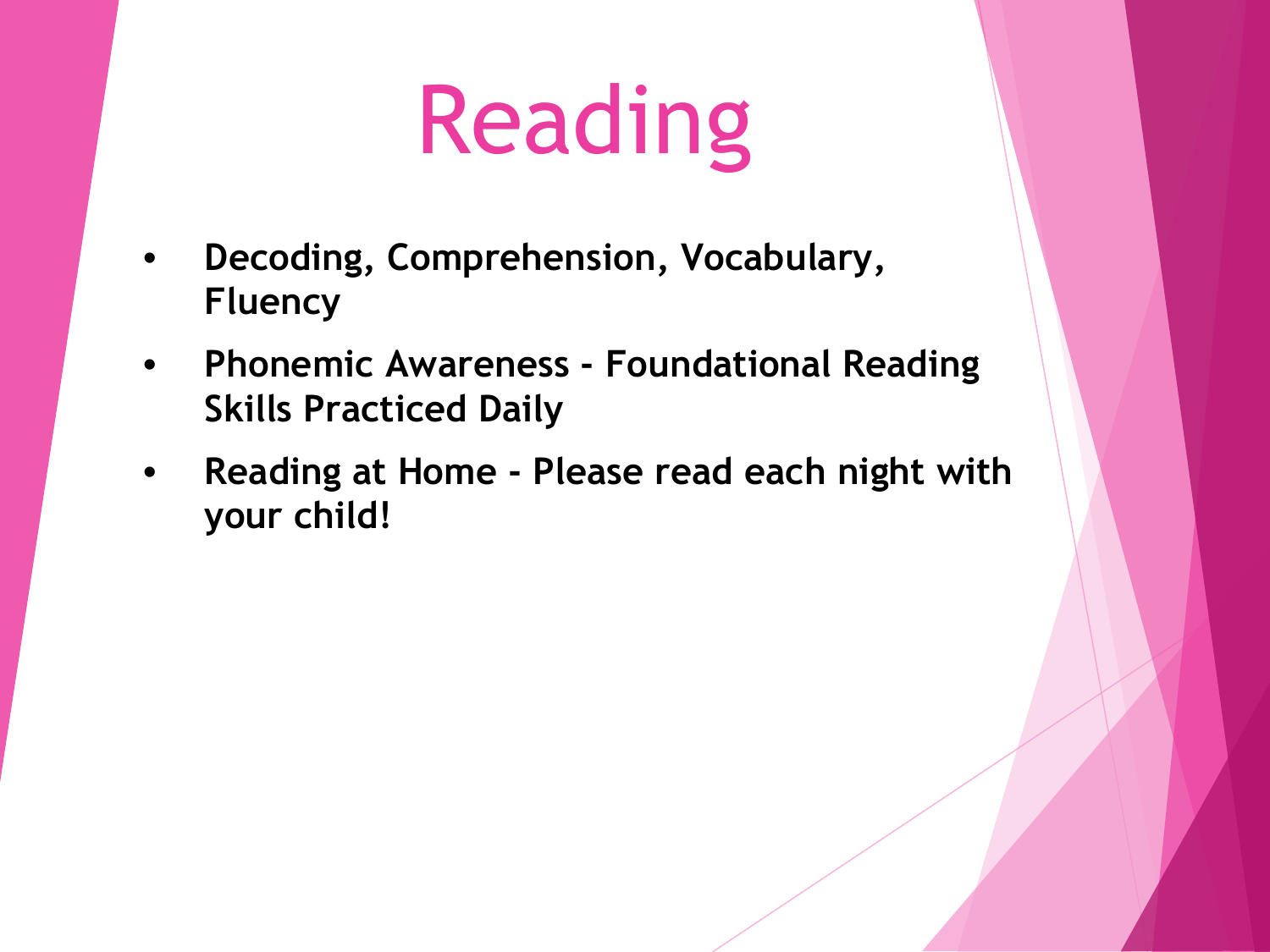# Writing

- **• Writer's Workshop Format (Mini-Lesson with Write-To Demonstration, Independent Writing, Writing Conferences, and Publishing/Sharing in "Author's Chair")**
- **• Units of Study include Personal Narrative (Small Moments), Non-Fiction Writing, Writing Reviews, Fiction/Series, and more.**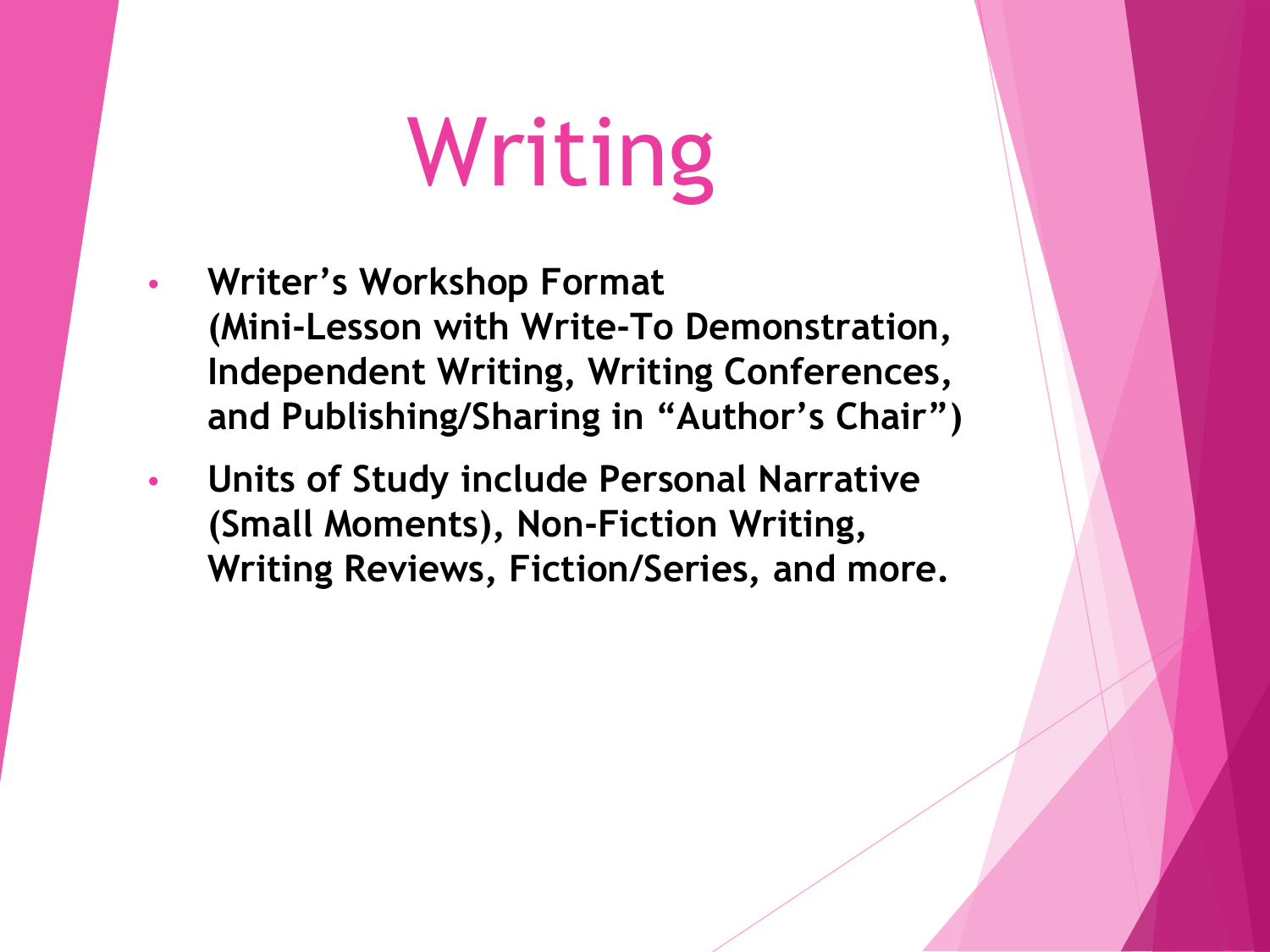#### Word Work/Grammar/ Handwriting

**Words Their Way (Interactive Approach to Teaching Word Knowledge)** 

**Heart Words are irregularly spelled high frequency words because they do not follow the normal rules of spelling. Parts of these words need to be explicitly taught and learned by heart.**

**Handwriting (Strokes, Spacing, Posture, Pencil Grip, Letter Formation)**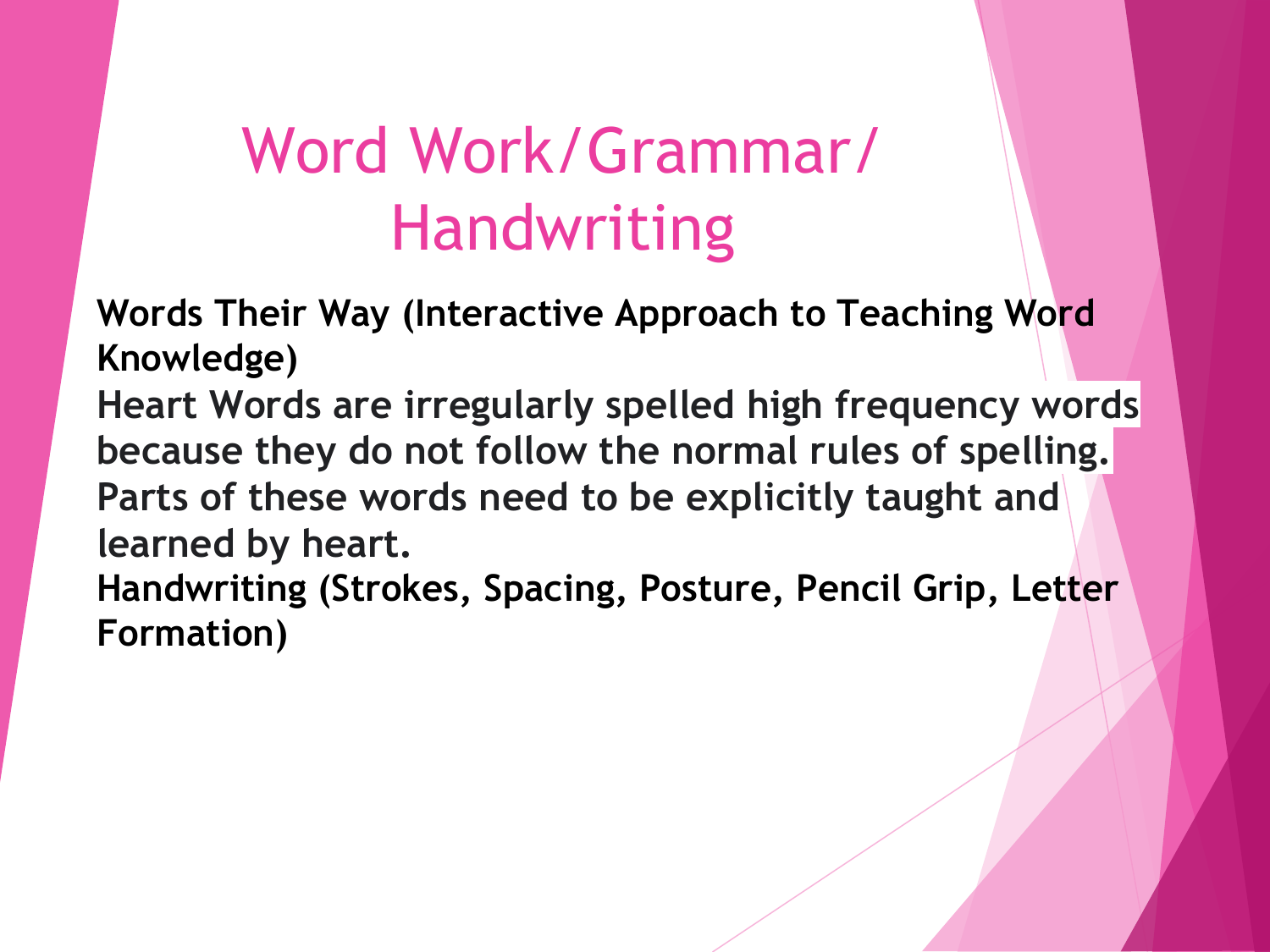# Science/Social Studies

- **• Integrated with Reading, Writing, Math, etc.**
- **• STEAM Center STEAM Box (Fall) and STEAM Visit (Spring)**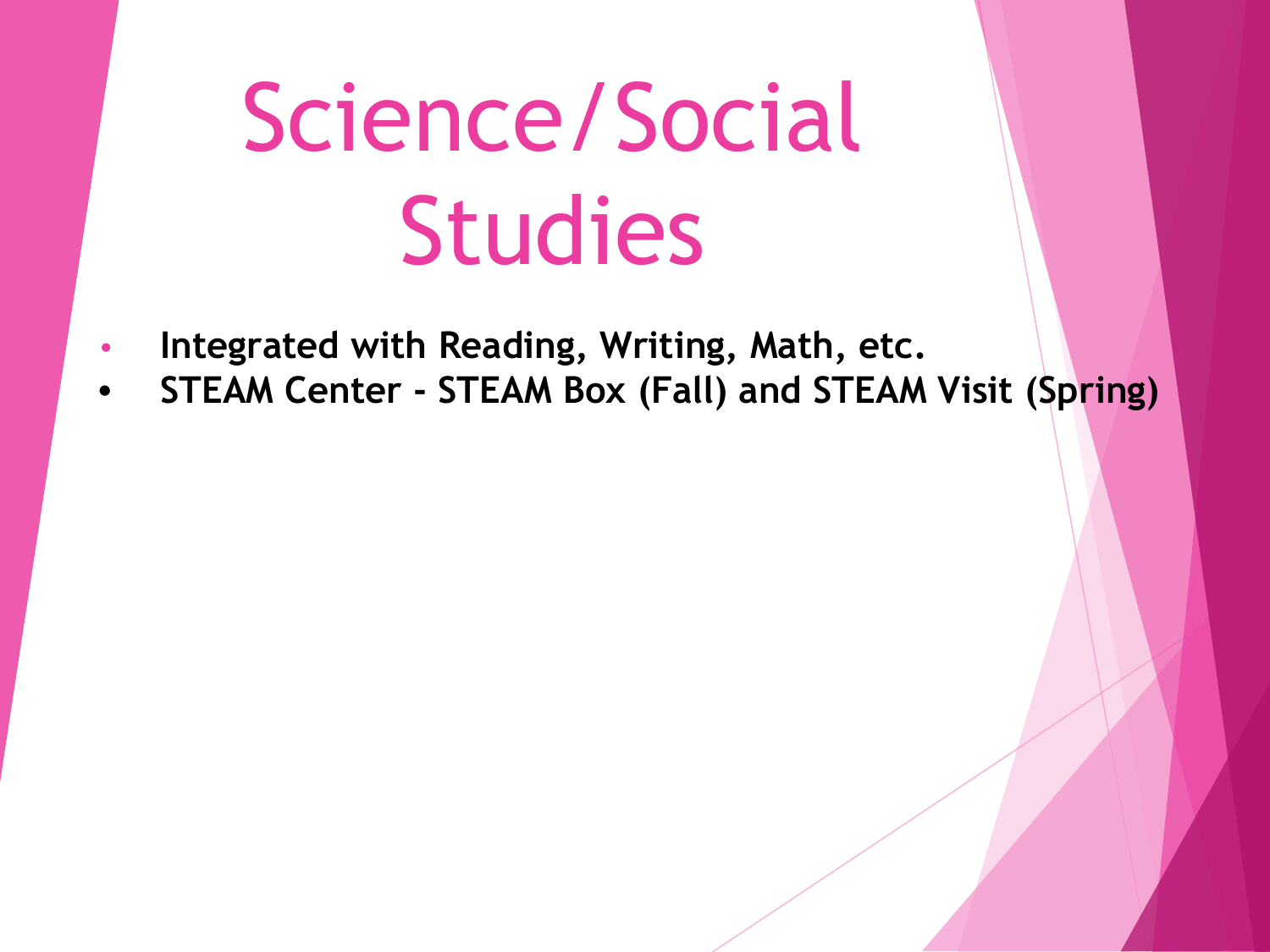# Technology

- **• Please send headphones to keep at school!**
- **• One-to-One Devices coming soon!**